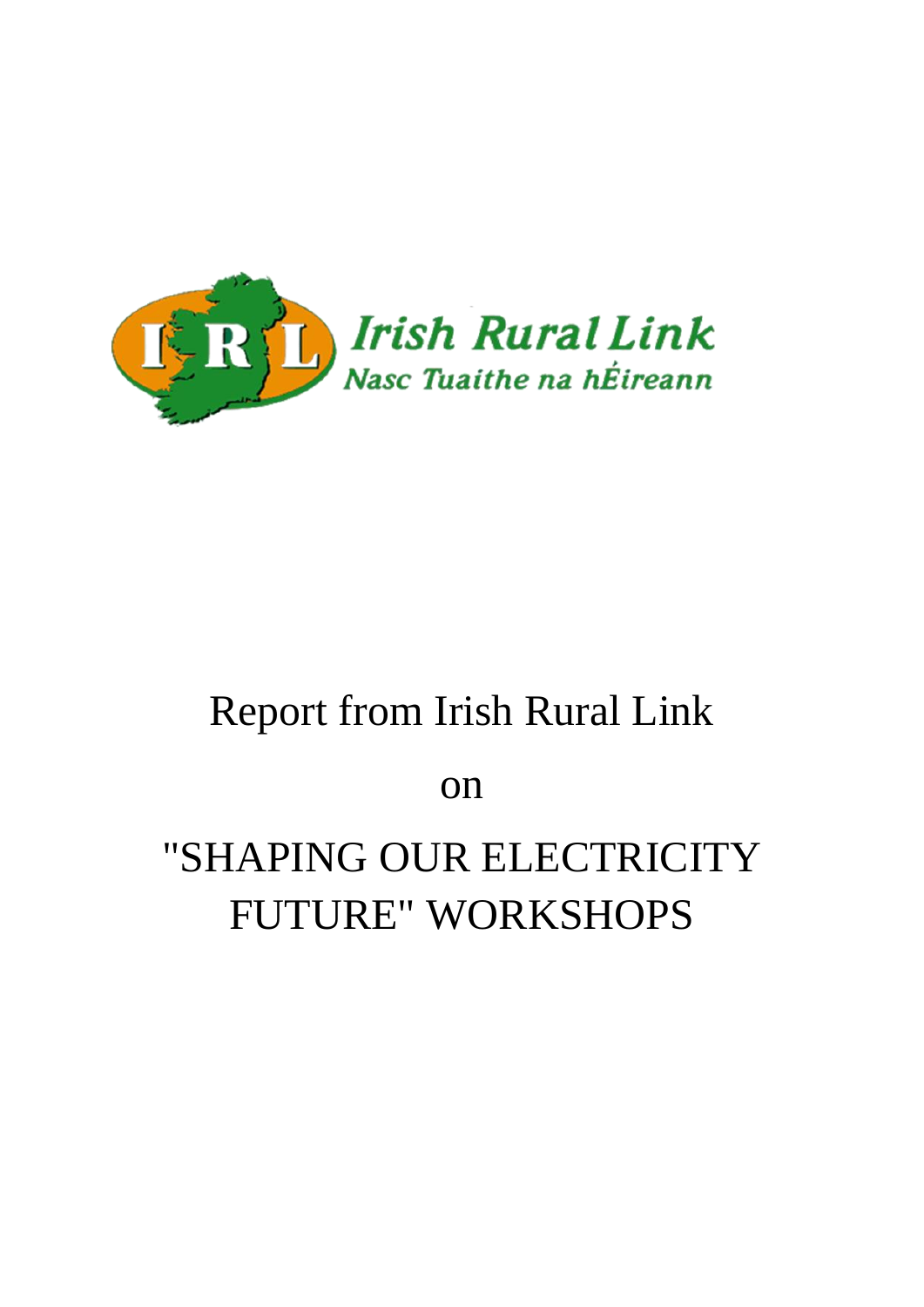# **Introduction**

EirGrid has been asked by the Government to transform the electricity system in anticipation of a future without coal, oil, peat and ultimately one with net zero emissions. Specifically, it must redevelop the grid to manage 70% of Ireland's electricity coming from renewable sources by 2030. Shaping our Electricity Future is a new strategy that details innovative approaches to developing the grid to meet ambitious 2030 renewable energy targets. It must redevelop the grid to manage 70% of Ireland's electricity coming from renewable sources by 2030. As part of EirGrid's 14-week consultation period, Irish Rural Link held six regional consultation workshops to get the views and opinions of rural communities and individuals.

Irish Rural Link (IRL) is a national organisation recognised for its unique 'community engagement' model that has been implemented successfully across Ireland on programmes for national change, two of which were Digital Switchover and roll out of Eircodes. IRL is currently implementing a key programme for the Department of Agriculture, Fisheries and the Marine through the National Rural Network and the outcomes of this, under the Rural Development Programme, have been cited as best practise across Europe. These programmes alone reach far beyond the sector from where the organisation originate, and IRL is recognised across all sectors as specialists in public and community engagement. Our origins and rooting in the community and voluntary sector in Ireland gives IRL the knowledge, skills understanding and ability to engage specifically members of the public which are traditionally 'marginalised or seldom heard. We have led several National Campaigns for various Government Departments and provided COVID-19 Coordinators in every county in Ireland to lead out on the Community Outreach Programme.

*Shaping Our Electricity Future* comprises four approaches to achieving this, as well as meeting the projected increase demand for electricity over the coming years.

- 1. **Generation-Led:** Government policy would influence where renewable energy is generated – favouring locations where the grid is already strong
- 2. **Developer-Led:** In this approach, we continue to connect new sources of renewable electricity as requested in any location
- 3. **Technology-Led:** This approach uses technical solutions to make the grid more resilient so it can better handle the variable nature of renewable energy
- 4. **Demand-Led:** Government policy determines where large energy users locate in Ireland

Each of the four approaches requires numerous investments in network development projects throughout the country, with costs ranging from  $\epsilon$ 500 million to  $\epsilon$ 2 billion. There are some foundation projects that are common to all four approaches and the final plan is likely to include elements of all approaches, strongly led by one of them.

# **Workshop Format**

As a trusted organisation, IRL has a long history of consulting with rural communities and relevant stakeholders. IRL design its consultation workshops with the aim of maximizing participation among attendees. Due to the ongoing Covid-19 pandemic, six virtual workshops were held in the following regions:

• South West Region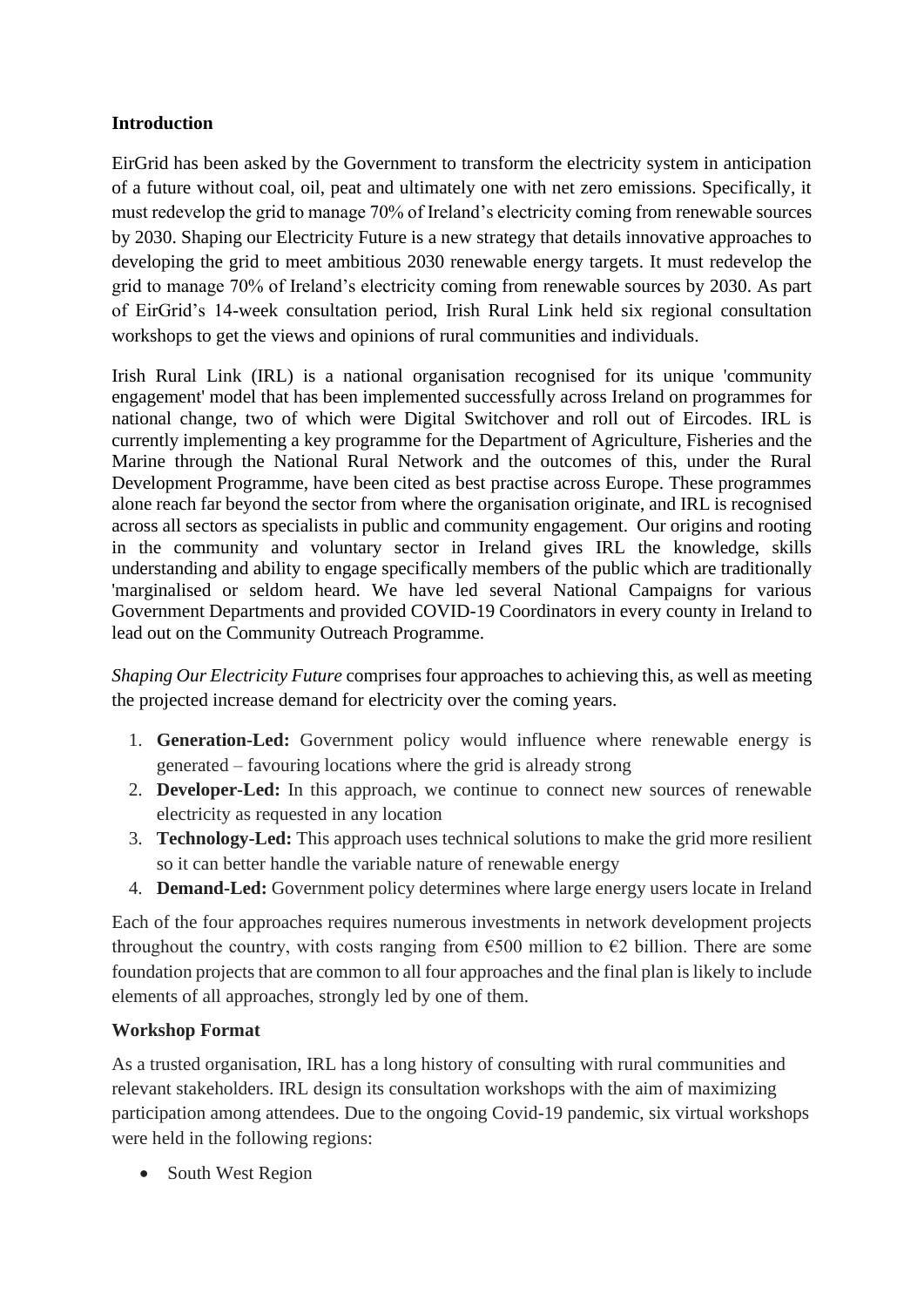- South East Region
- North East Region
- North West Region
- Midlands Region
- Border Region

All six workshops followed a similar format beginning with a presentation from MaREI, this presentation aimed to set the scene and demonstrate why Ireland as a nation needs to meet its renewable energy targets. EirGrid then outlined the four draft options from the "Shaping our Electricity Future" report and existing EirGrid projects within the region. The final presentation was from Community Power, aimed to highlight the role community energy can play in powering our electricity as well as outlining the supports and steps involved for communities to develop a local energy project.

Experienced facilitators chaired the break-out session, guaranteeing all participants' views were recorded in the workshop report. A critical function of the facilitator was to ensure no individuals dominated the break-out sessions. An EirGrid representative participated in every break-out group in the event of technical questions from the audience.

IRL called on its extensive network to safeguard workshop participants were an accurate representation of the views in the local communities. The Irish Rural Link team conducted a needs analysis on each region and identified the appropriate groups and organisations who are demonstrative of the local communities. IRL contacted the local PPNs, local authorities, community groups, farmer organisations, industry and invited them to participate in the regional workshops. The IRL membership database includes individuals and community groups across Ireland, all of which were targeted for the regional events. As a Community and Voluntary Pillar member, IRL called upon other pillar members to distribute the workshop invitations to their database. A full list of invited organisations and groups can be viewed in the appendix.

In addition to the communications and engagement methods outlined above, Irish Rural Link used local and regional forms of traditional media to advertise the workshops. The advertising targeted at individuals who do not engage in digital communications and are categorized as "hard to reach". IRL used its social media accounts to share the invitations to a larger number of community groups. Using the IRL Twitter, the events made 82, 357 impressions while they reached over 20,000 reach on Facebook.

Over 300 people attended the six regional workshops and the following report outlines the feedback from the attendees. All workshops were recorded and uploaded to the IRL YouTube channels. Since being uploaded an additional 150 people have tuned into the regional workshops. The links for the six workshops can be found in the appendix.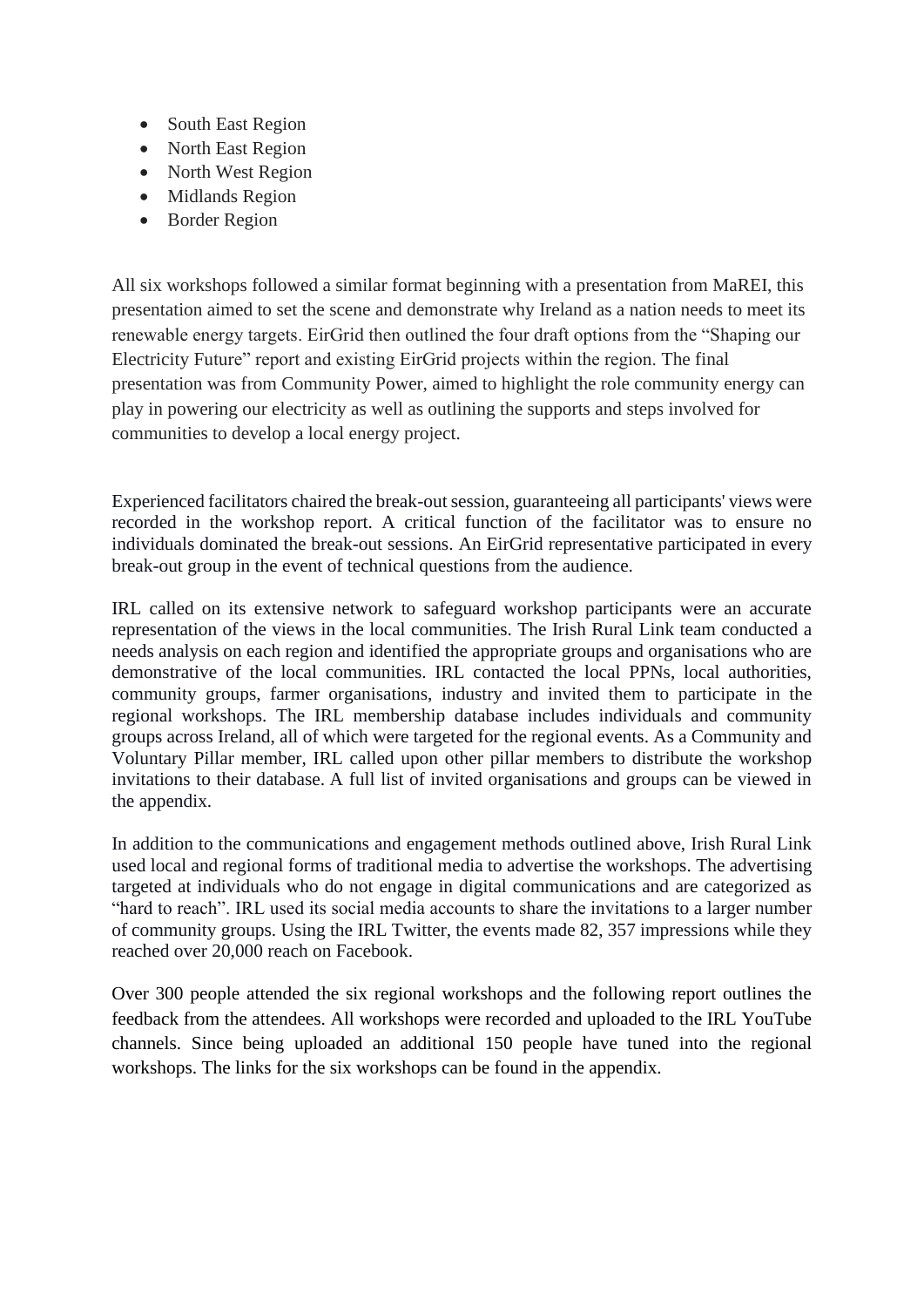#### **Workshop Feedback**

#### **Icebreaker**

The six regional workshops began with an icebreaker question to the audience, IRL asked 'Ireland should do everything possible so that by 2030, at least 70% of its electricity comes from renewable sources like wind turbines or solar panels.' What do you think of this statement?" The options were Strongly Agree, Agree, Neither Agree or disagree, disagree or strongly disagree. Results indicated that over 80% of participants either agreed or strongly agreed with the statement. These results are quite telling, the debate has moved on from disputing the effects of climate change and that it is at the forefront of people's mind and priorities. However, participants raised concerns about how a small nation like Ireland can migrate the impact of climate change compared to larger nations. It was highlighted that all nations and individuals have a role to play.

#### **Community Energy**

Many workshop participants felt that the four options presented by EirGrid are leaded and should include a Community Led Approach. The current approaches are missing the role communities can play in Shaping Ireland's Electricity Future. Across all six workshops it was felt that the role of communities is undervalued and underutilised, not just in terms of producing energy but also how communities are engaged with developer led projects. It is important to acknowledge that community energy projects alone won't achieve Ireland's renewable energy but they can make a meaningful contribution. The potential of community owned power can only be realised if communities are properly supported by government and their agencies. The North West and Border regions highlighted the "world class" conditions for renewable energy in their regions and believe that community must use these resources to drive their economies. Many believe that a big number of large scale projects on the east coast would be missed opportunity for their region, but it would only be a missed opportunity if the communities are supported to develop renewable energy projects. There were some suggestions that local authorities could begin partnering in community projects, enhancing the capacity of communities. Although attendees recognise the potential of community owned energy they stated their opposition to windfarms in mountainous areas / uplands as they are disastrous for biodiversity / bird population / environment, the Blackstairs Mountain was highlighted as an example.

#### **Community Engagement**

Infrastructural development creates debate among all elements of society especially the communities or region hosting the infrastructure. All participants agreed that earlier and continuous engagement with the community is crucial moving forward, attendees were adamant that it must be real engagement and not the "token" engagement of previous decades. Some of the regions highlighted a mistrust between government/ developers and local communities from historical projects, this was particular evident in the midlands. Trust is something that must be built over time and can only be gained through continuous and transparent engagement.

A large agricultural present attended all regional workshops and they believe that the definition of community needs to be revised. Many farmers believe that they aren't included in the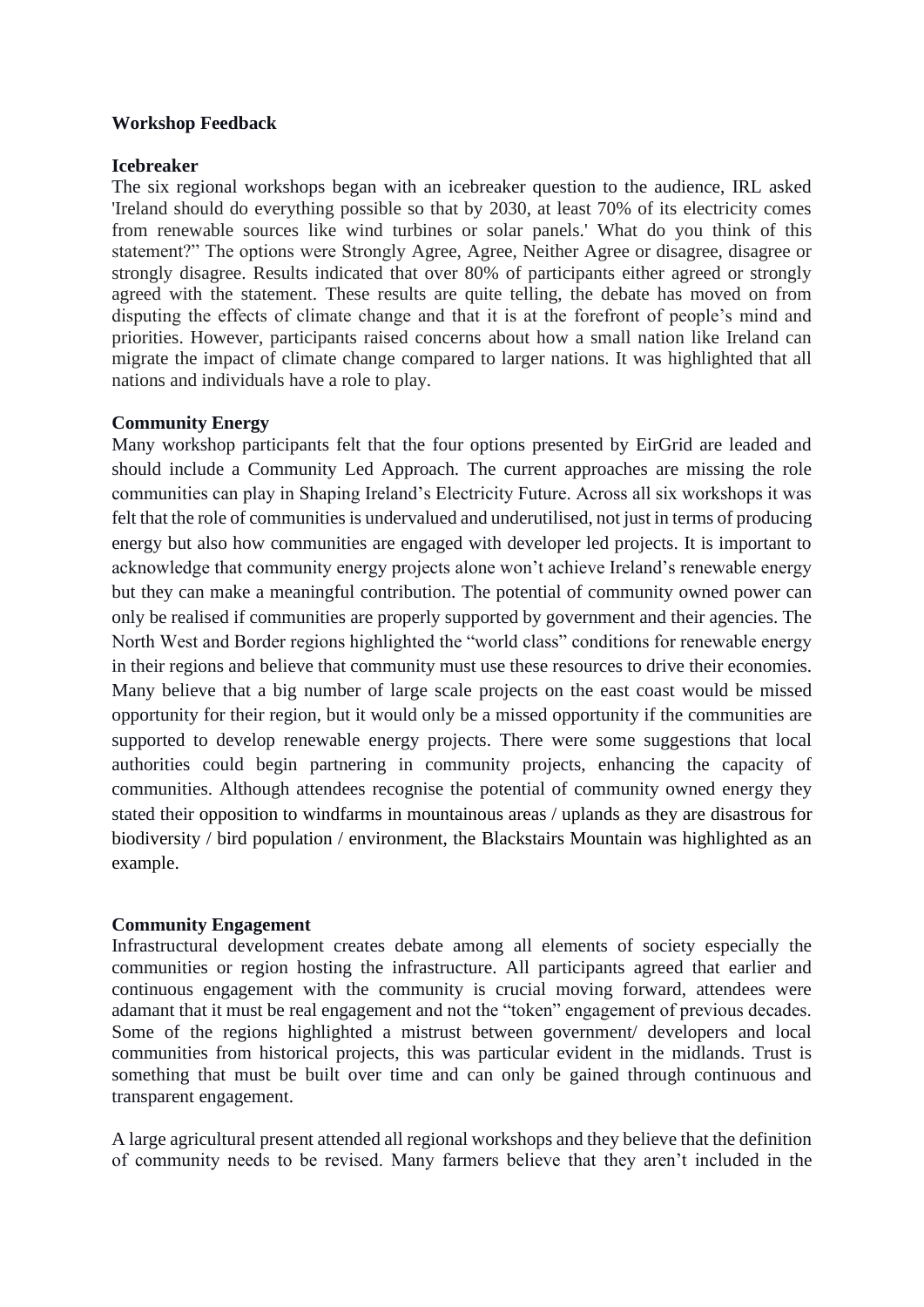discussion on communities but state that they are central to decision on the location of infrastructural projects.

#### **Site Location**

Discussions on renewable energy sources for the past two decades have centred around the debate between onshore and offshore windfarms, these regional workshops were no different but all participants agreed that whatever decisions are made must have minimal impact on the landscape and communities. The impact current wind farms have on people's lives; closeness of these to people's homes, farmland, the visual impact as well as health concerns, were also raised. With participants in some of the workshops saying how their area is already overrun with them. Participants indicated a slightly preference for companies that use a huge amount of power to locate new facilities near sources of renewable electricity and where the grid is strong. They acknowledge that offshore wind farms on the east coast could be a viable option given the large population density.

Although attendees recognise the potential of community owned they stated their opposition to windfarms in mountainous areas / uplands as they are disastrous for biodiversity / bird population / environment, the Blackstairs Mountain was highlighted as an example.

# **Preference for underground cables rather than over ground**

The workshops held lengthy discussion around the practicalities of underground cables and the technology required. There was an understanding amongst the group that underground cables are less straightforward to install and manage than over ground but a strong preference was indicated for their use, where possible. It was felt that the use of underground cables could alleviate some of health concerns of communities but also gain some trust.

#### **Micro-Generation**

As mentioned, the workshops were attending by many from the farming community and organisations representing them. Discussions were held in some of the workshops on the role of micro-generation and the use of farm buildings in contributing to energy production. Farmers should also have the ability to sell excess production to the grid or trade with other local farmers.

# **Conclusion**

There was a great deal of interesting debate through this series of consultation workshops, lending itself to the conclusion that there is no simply answer or silver bullet. For Ireland to meet its renewable energy target of 70%, it will require a mix and match of the four draft approaches as well as the addition of a community led approach. One key learning from this series of workshops is that community and rural stakeholders want to actively engage in the debate and influence the decision affecting their region. Infrastructure developers such as EirGrid must consult and engage with communities at all stages of a proposed project, if it is to get community consent. For too long developers have progressed projects without the consent of local community, this historical mistrust must be addressed if Ireland is to meet its renewable energy target.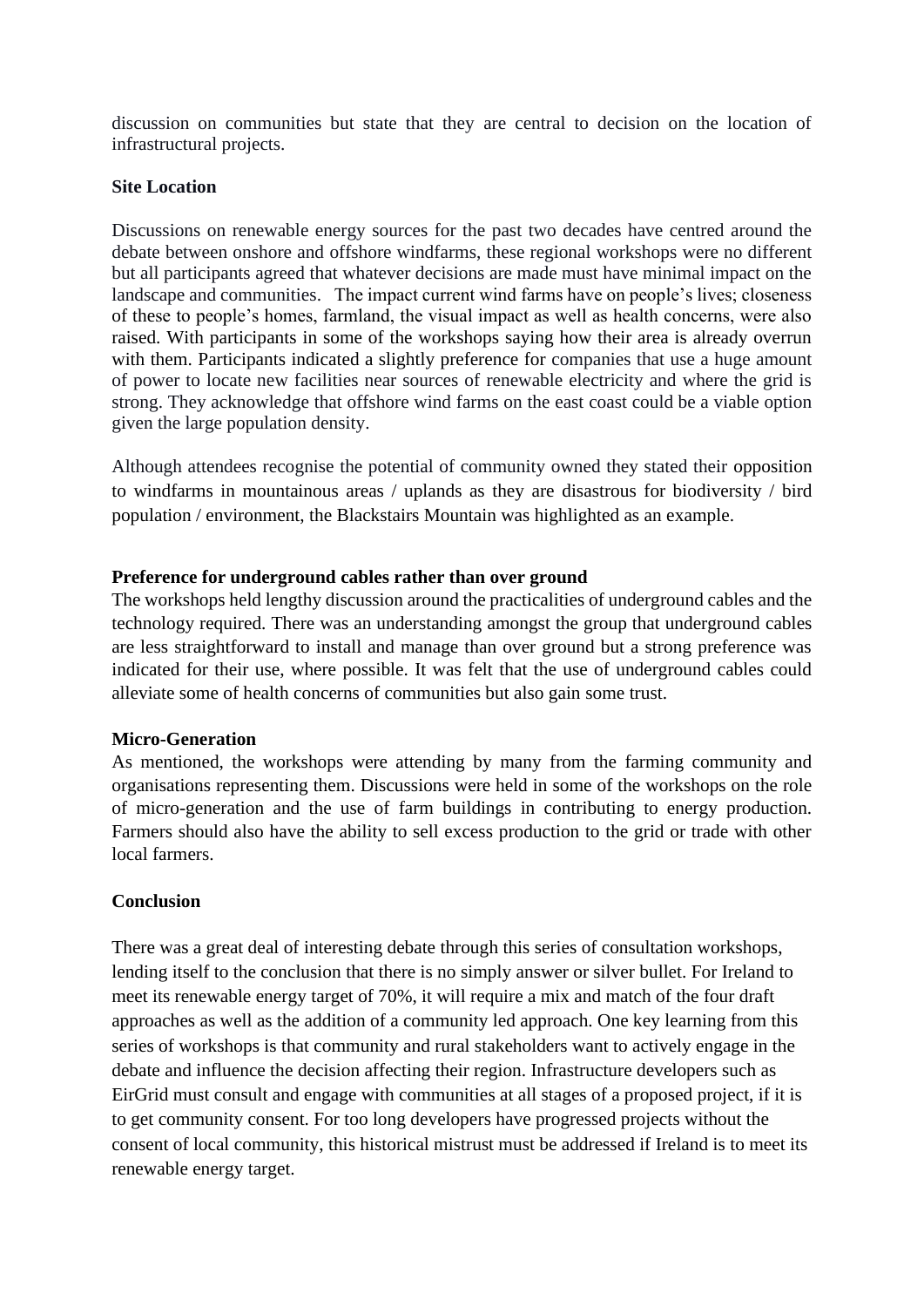From these consultation events, communities have indicated a willingness to host renewable sources of energy once the distribution of infrastructure is even across the regions and that communities are consulted with in a transparent manner.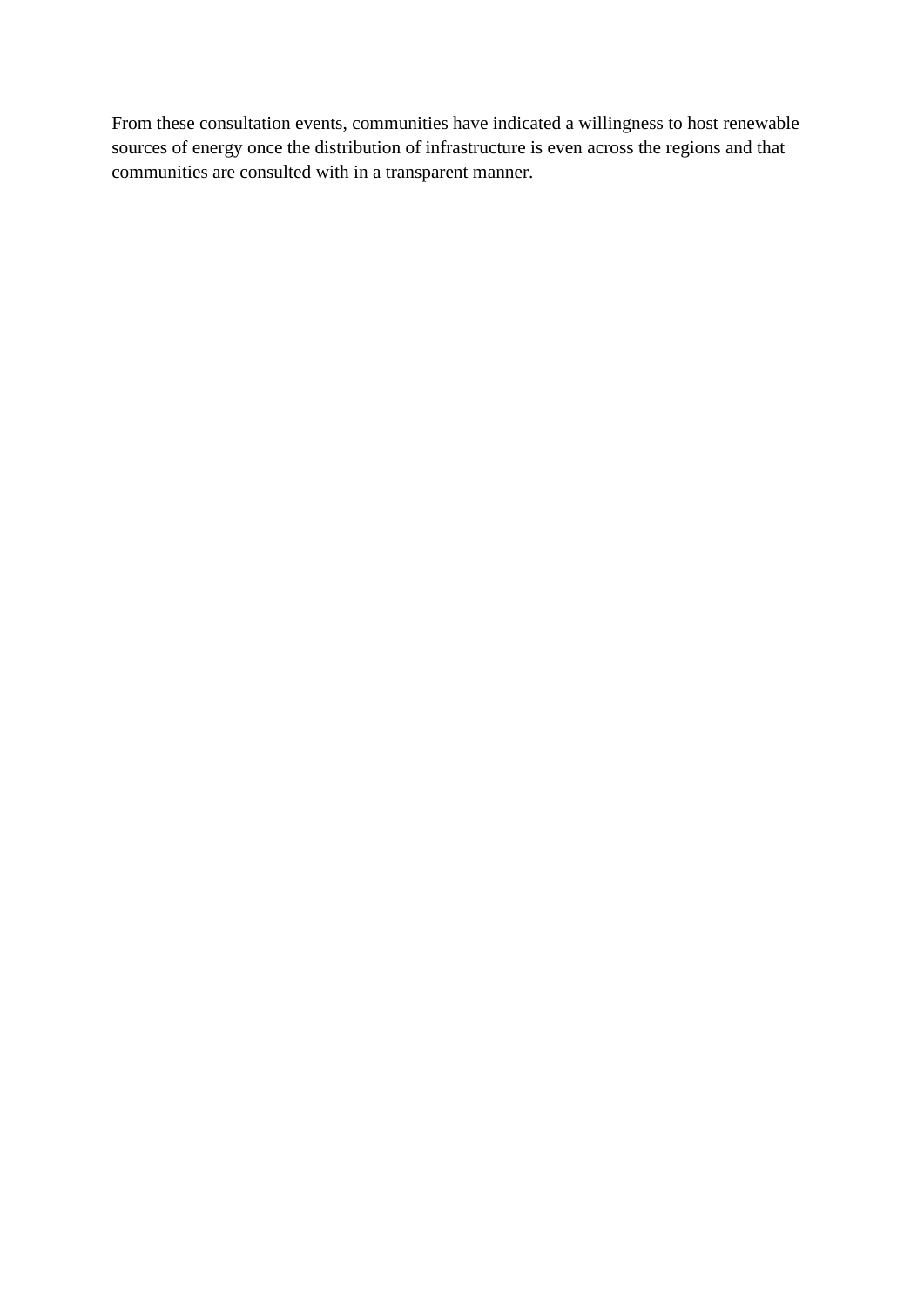# **Appendix**

# **Workshop Recordings**

# **South East Region**

[https://www.youtube.com/watch?v=XL\\_TSFnmlmI&t=9s](https://www.youtube.com/watch?v=XL_TSFnmlmI&t=9s)

# **South West Region**

**<https://www.youtube.com/watch?v=yVcAqY-RO6U>**

# **North West Region**

<https://www.youtube.com/watch?v=NqoUKO780Xc>

# **North East Region**

<https://www.youtube.com/watch?v=dEkRWCVuvfU>

# **Midlands Region**

<https://www.youtube.com/watch?v=7tygTsAsMAs>

# **Border Region**

<https://www.youtube.com/watch?v=djQKmz3sl3Q>

# **Border Region 7th May 2021**

#### **Notice List:**

#### **Media**

- Roscommon People
- Anglo Celt
- Shannonside Northern Sound
- Donegal Democrat

# **PPN Networks**

- County Roscommon PPN (Public Participation Network)
- County Donegal PPN
- County Cavan PPN,
- County Sligo PPN
- County Monaghan PPN

# **Volunteer Networks**

• Donegal Volunteer network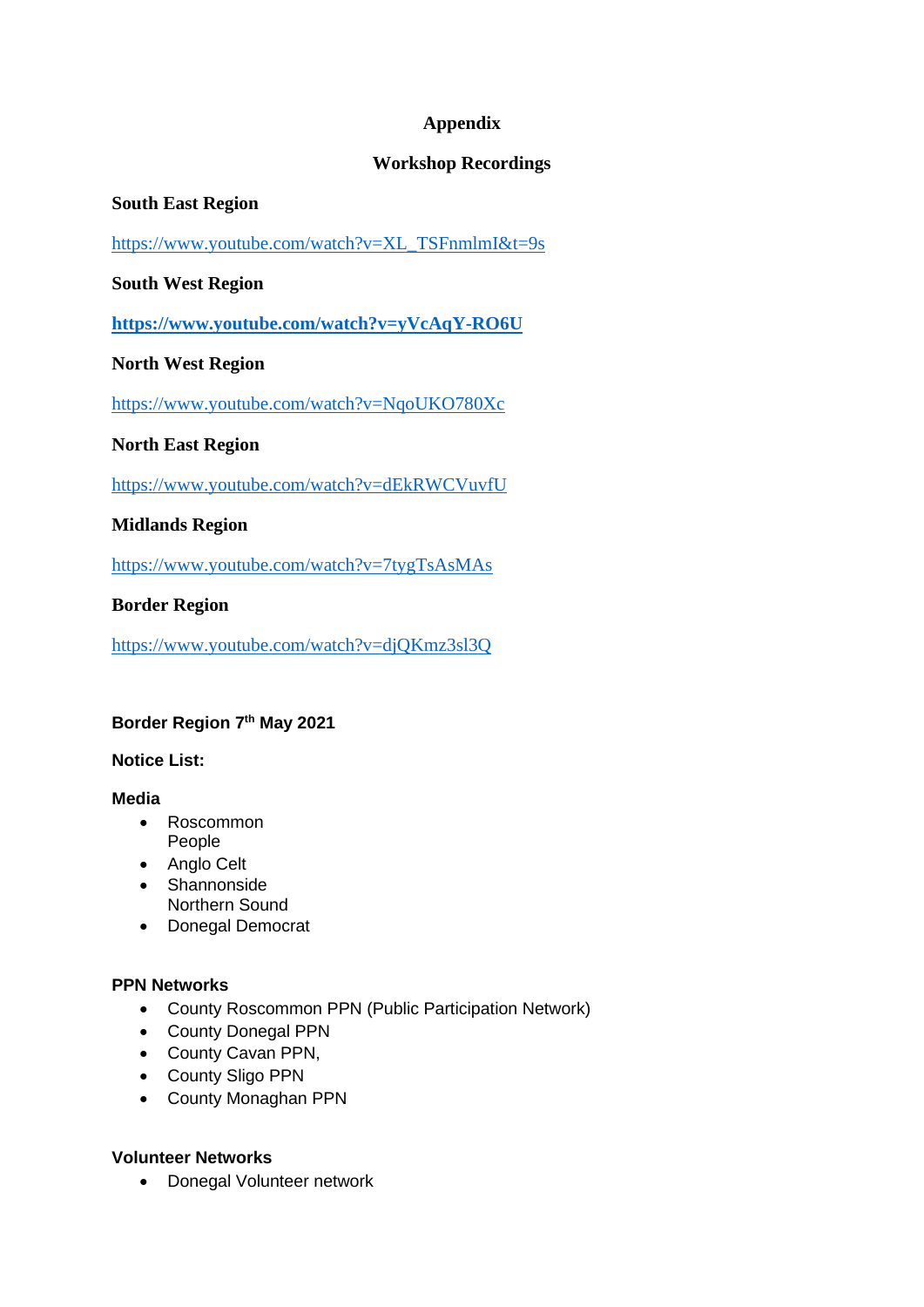- Sligo Volunteer Network
- Cavan Volunteer Network

#### **Leader companies –**

- County Sligo LEADER Partnership
- Donegal Local Development Company
- Monaghan Integrated Development
- Cavan County Local Development

# **IFA County Chairs**

- Cavan Elizabeth Ormiston
- Monaghan Patrick McCormack
- Donegal Brendan McLoughlin

# **GAA County Chairs**

- Cavan Dan Daly/ Liam McCabe
- Monaghan Michael Owen McMahon
- Donegal Mick McGrath
- IRL Members
- Wheel Members
- Covid-19 Community Champions
- Pubic Representatives Through the AILG Secretariat
- In Conversation with Irish Rural Link attendees

#### **Midlands Region 5th May 2021**

#### **Media**

- Westmeath/Offaly Independent
- Leinster Times
- Midlands Radio 3

# **PPN**

- Co. Offaly PPN
- Co. Westmeath PPN
- Co. Laois PPN
- Co. Roscommon PPN
- Co. Kildare PPN

#### **Volunteer Networks**

- Westmeath Volunteer Network
- Offaly Volunteer Centre
- Laois Volunteer Centre
- Kildare Volunteer Centre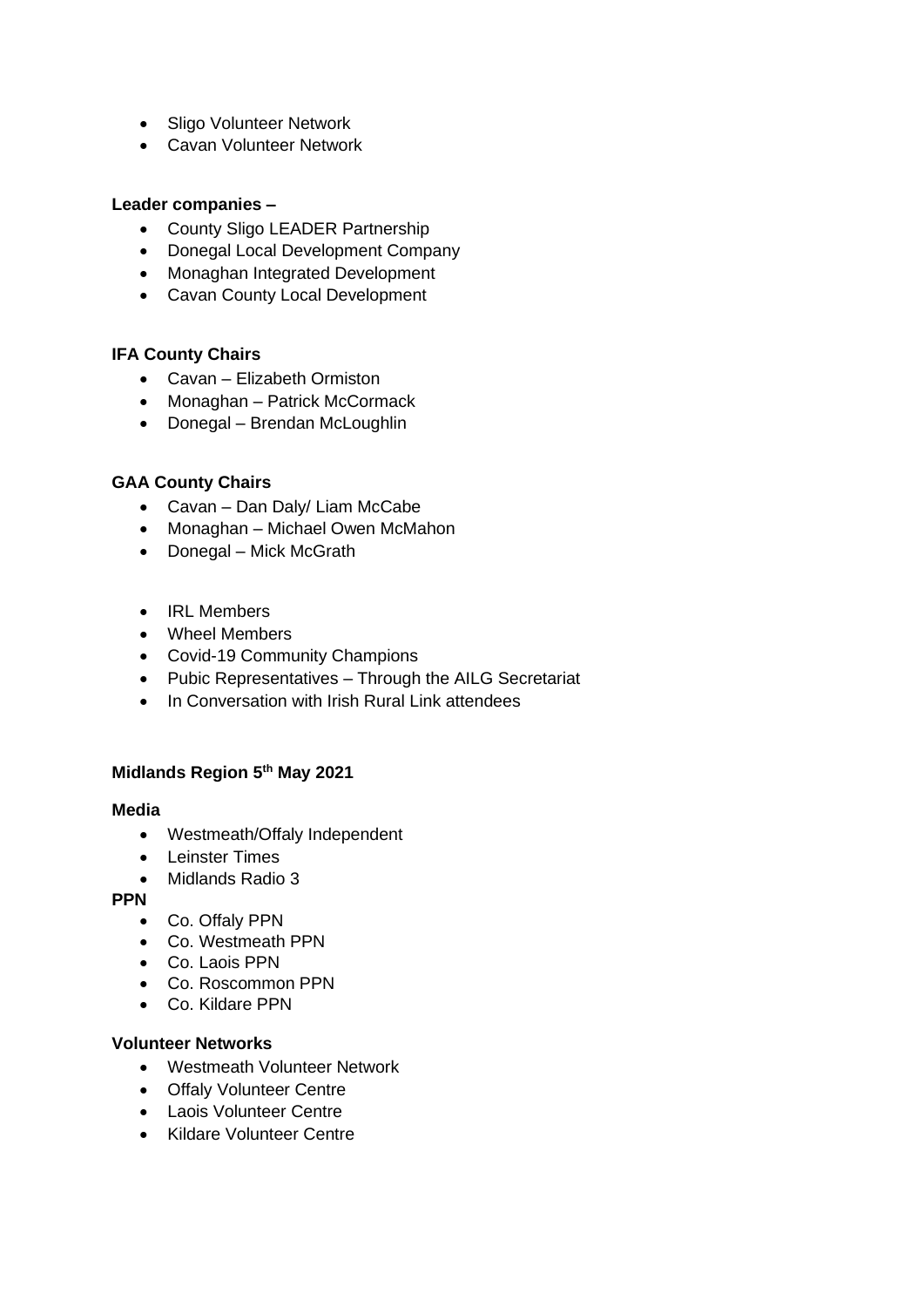# **GAA County Chairs**

- Laois GAA Peter O'Neill
- Offaly GAA Michael Duignan
- Westmeath GAA Billy Foley
- Kildare GAA Mick Mullen
- Clan na Gael co. Roscommon
- Roscommon GAA Brian Carroll
- Carlow GAA Jim Bolger
- Tipperary GAA Joe Kennedy

# **IFA County Chairs**

- Offaly IFA Richard Scally
- Westmeath IFA Bernie McCarthy
- Kilkenny IFA Jim Mulhall
- Kildare IFA Thomas O'Connor
- Laois IFA John Fitzpatrick
- All Midland Public representatives through AILG Network
- IRL Members
- Wheel Members
- Covid-19 Community Champions
- In Conversation with Irish Rural Link attendees

# **29th April Event North East Region**

#### **Media**

- Dundalk Leader
- Meath Chronicle
- LM FM
- Roscommon FM
- IRL Members
- In Conversation with Irish Rural Link attendees
- All public representatives via AILG Secretariat
- Covid-19 Community Champions

#### **IFA**

- Louth IFA John Carroll
- Meath IFA John Curran
- Roscommon IFA Jim O'Connor
- Longford IFA Gavin White

#### **GAA**

- Louth GAA Peadar Mac Giolla
- Meath GAA John Kavanagh
- Longford GAA Thomas Conefrey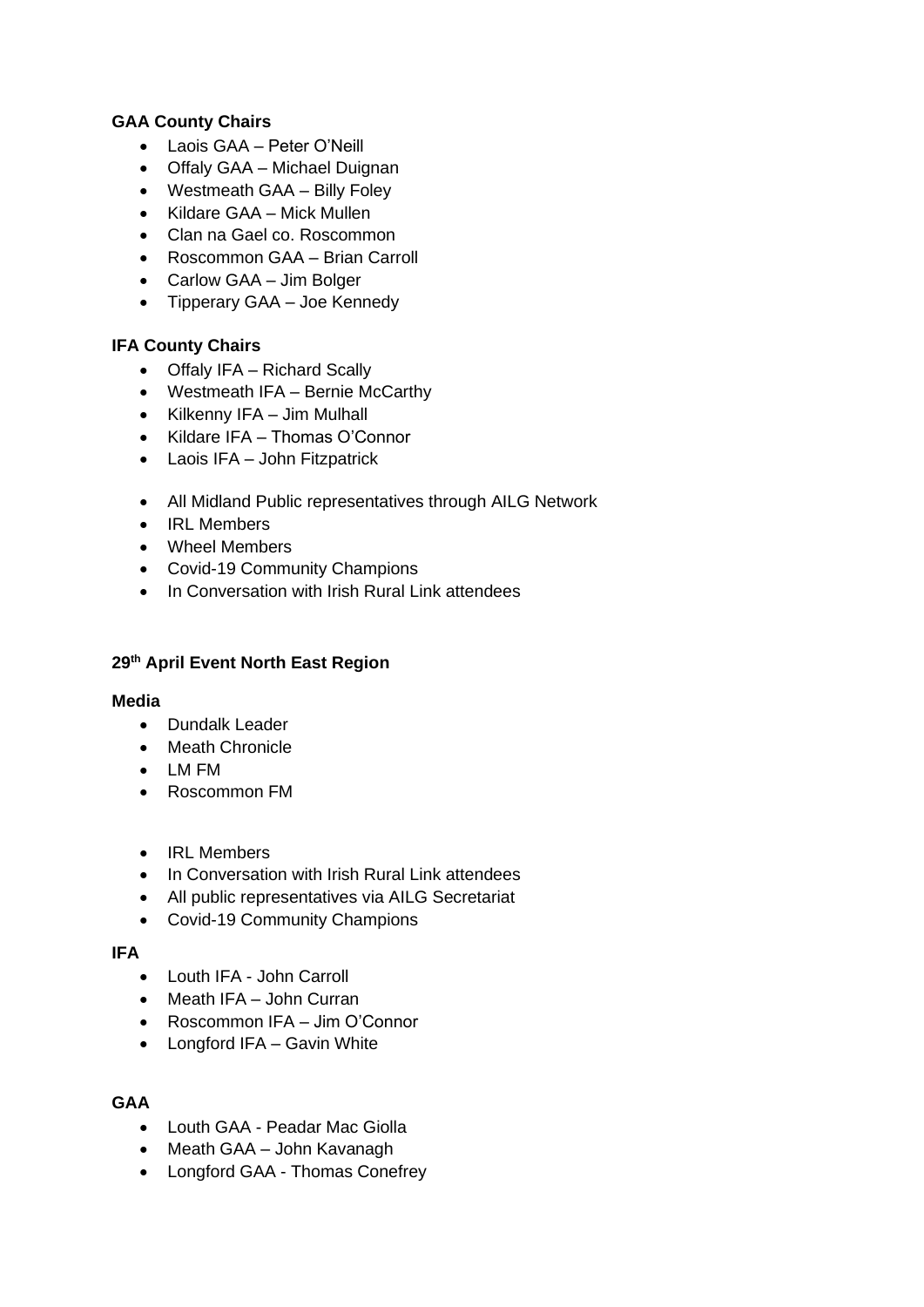• Roscommon GAA - Brian Carroll

#### **PPN Networks**

- Co. Louth PPN
- Co. Meath PPN
- Co. Longford PPN
- Co. Roscommon PPN
- North Dublin PPN

# **Leader Partnerships incl. 2 Dublin based**

- Louth LEADER Partnership
- Meath Partnership
- Longford LEADER
- Roscommon LEADER Partnership
- Fingal LEADER Partnership
- Dublin North West Partnership Company
- Local Link Louth, Meath/Fingal

#### **Volunteer Networks**

- Louth Volunteer Network
- Meath Volunteer Network
- Community Wetlands Forum
- Covid-19 Community Champions
- C&V Pillar (17 National Organisations)

#### **North West Region**

#### **Media**

- Ocean FM
- Galway Mayo Advertiser
- Sligo Weekender
- Connemara Community Radio
- Claremorris Community Radio

# **PPN – Public Participation Network**

- Co. Sligo PPN
- Co. Mayo PPN
- Co. Leitrim PPN
- Co. Galway PPN

#### **LEADER Companies**

- Connemara Forum
- County Sligo Leader Partnership
- South Mayo Development Company
- Leitrim Development Company
- North Mayo Leader Company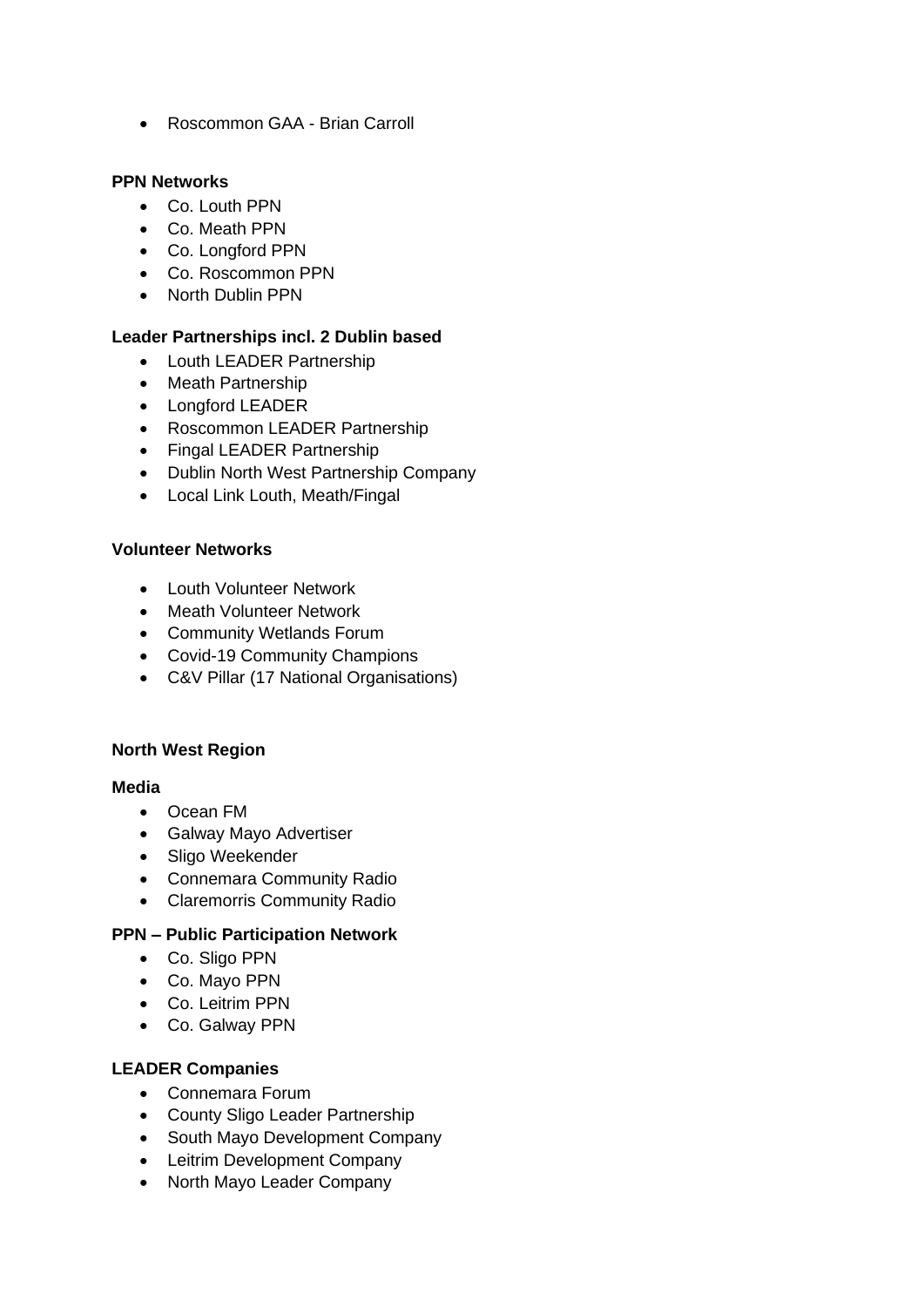• Galway Rural Development Company

#### **Volunteer Centres**

- Sligo Volunteer Centre
- Leitrim Volunteer network
- Galway Volunteer Network

# **IFA**

- Galway IFA Anne Mitchell
- Mayo IFA Jarlath Walshe
- Sligo IFA Kathleen Henry
- Leitrim IFA Des McHugh
- Roscommon IFA Jim O'Connor
- Public representatives via AILG Secretariat
- IRL Members
- Wheel Members
- Covid-19 Community Champions
- In Conversation with Irish Rural Link attendees

# **South West Region**

#### **Media**

- Clare Champion
- Kerry's Eye
- Limerick Post
- Carlow Nationalist
- Kerry Community Radio
- West Cork FM Community Radio

#### **PPN Networks** –

- County Galway
- County Clare
- County Limerick
- County Kerry
- County Cork
- Individual Invitation emails & reminders to 1550 IRL members/networks incl.
- IRL Members
- Wheel Members
- In Conversation with Irish Rural Link attendees
- Covid-19 Community Champions
- Public Representatives via AILG Secretariat